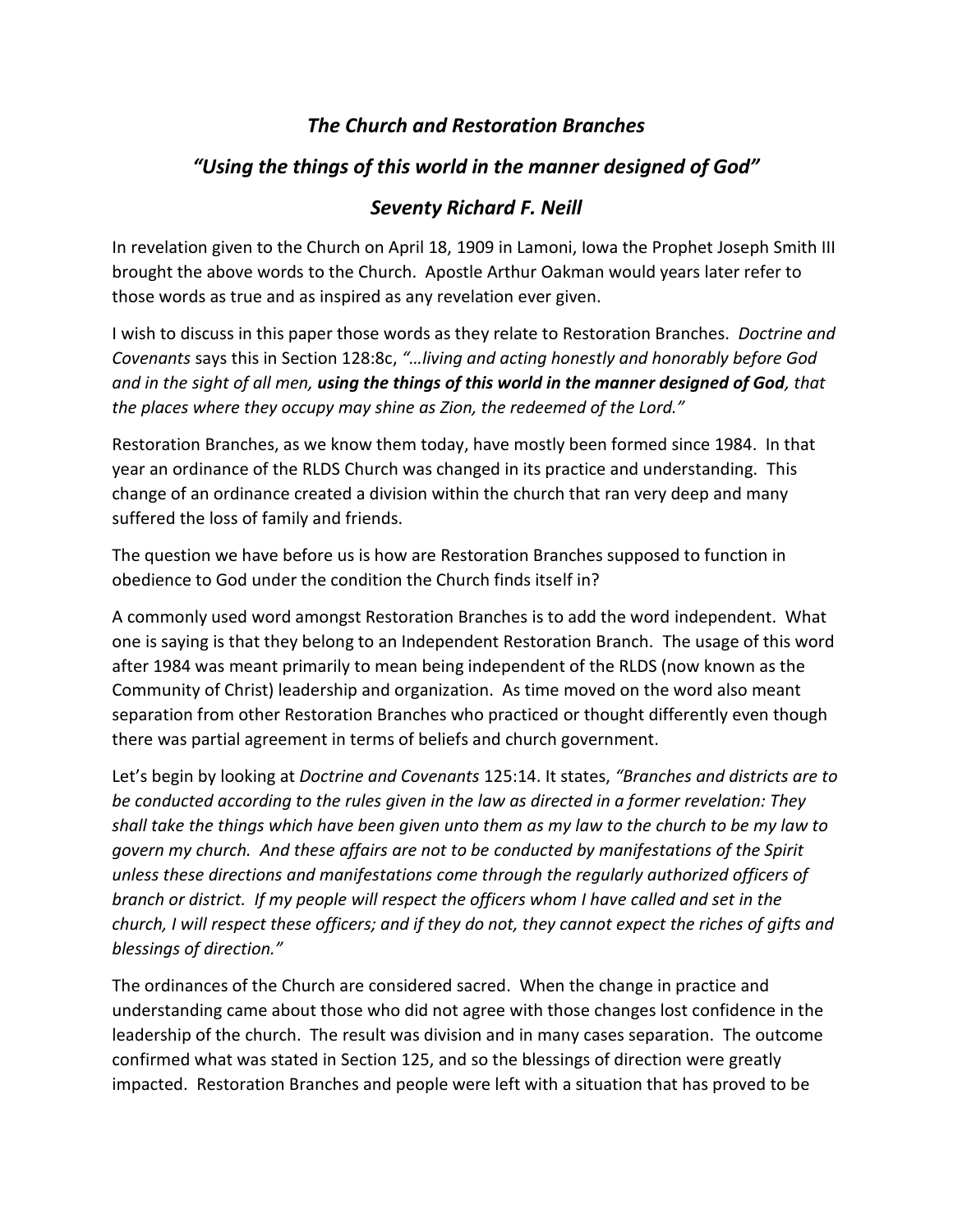very difficult. In the absence of a Prophet how do we receive guidance from above and remain one as a people? The answer to this question has proven to be a great challenge.

To help us let's look at *The Book of Mormon.* We find an account in Mosiah 11 that gives us some detail as to how the Church functioned in *The Book of Mormon.*

Mosiah 11:97-104 states, *"And it came to pass that King Mosiah granted unto Alma, that he might establish churches throughout all the land of Zarahemla; and gave him power to ordain priests and teachers over every church.* 

*Now this was done because there were so many people that they could not all be governed by one teacher; neither could they all hear the word of God in one assembly; therefore they did assemble themselves together in different bodies, being called churches;* 

*Every church having priests and their teachers, and every priest preaching the word according as it was delivered him by the mouth of Alma;* 

#### *And thus, notwithstanding there being many churches they were all one church; yea, even the church of God;*

*For there was nothing preached in all the churches except it were repentance and faith in God.*

*And now there were seven churches in the land of Zarahemla.*

*And it came to pass that whosoever were desirous to take upon them the name of Christ, or of God, they did join the churches of God; and they were called the people of God,*

### *And the Lord did pour out his Spirit upon them, and they were blessed, and prospered in the land."*

In this scripture we learn that the word churches would be like our use of the word branches. The Lord did not set up different denominations or organizational structures. We know this because these passages describe *"they were all one church"*, and they were all under the direction of Alma.

In the New Testament we see another reference to seven churches. This can be found in chapters 2 and 3 of the Book of Revelations. This revelation is given by the Apostle John who, along with the other disciples, traveled in ministry with Jesus. John is writing to seven churches. He repeats to them the phrase, *"He that hath an ear, let him hear what the Spirit saith unto the churches."*

John is in exile and he is writing to these seven churches which is also like our use of the word branches. John's statements are short, and he shares with them what the Spirit has shown to him about each one. Some of what he says is encouragement. Some is warning. John will tell them of good things that they are doing, and also the bad things that have crept in amongst them. He likens these churches unto candlesticks (Revelations 1:20). The purpose of a